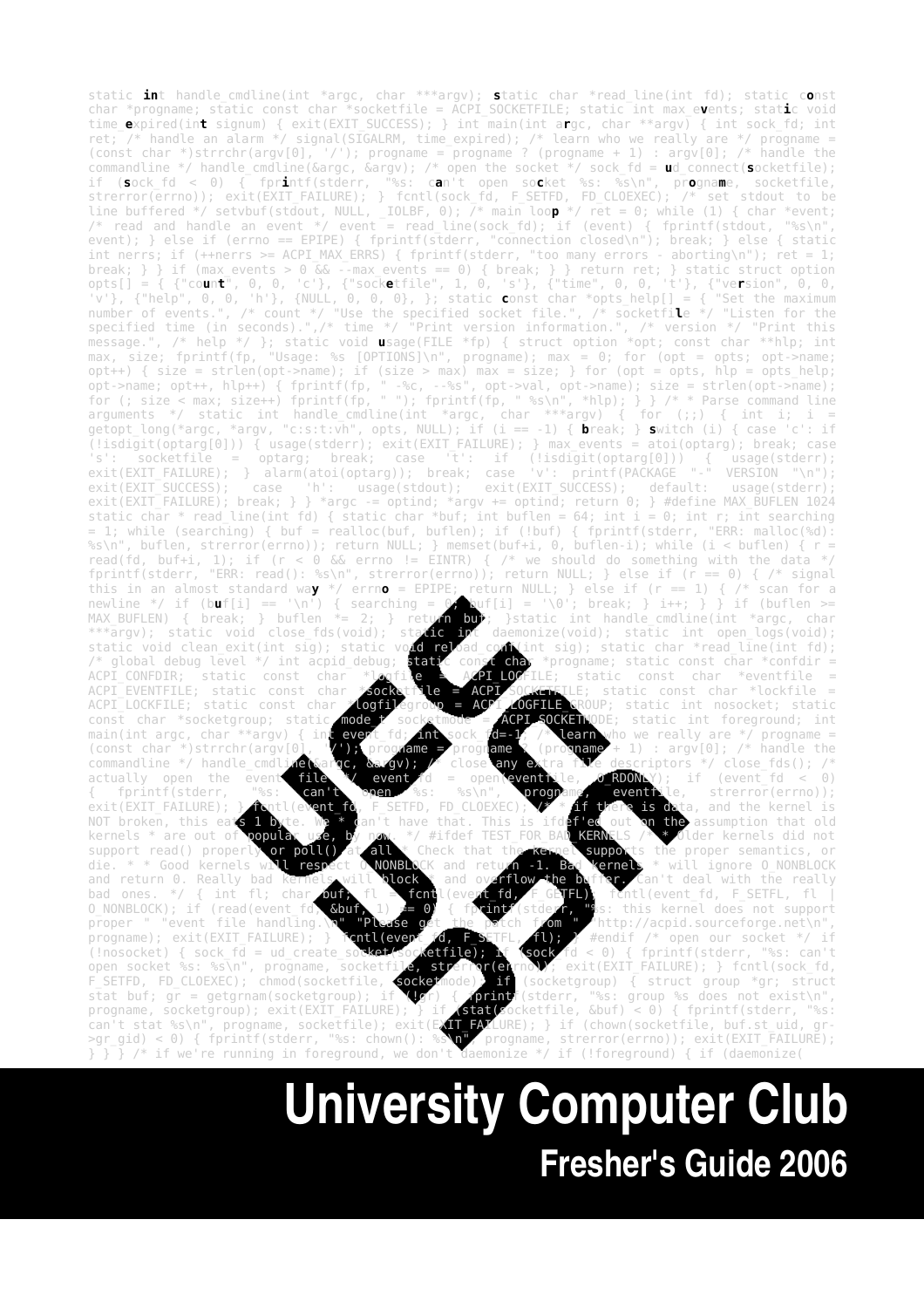#### **UCC Fresher's Welcome Friday the 10th of March 7.00 PM – 11.00 PM Cameron Hall Loft (above the UCC)**

The fresher's welcome is to welcome you, as a new member, into the club. There will be a number of older members there to chat with. This is a great event to get to know some people and put faces to names. First time members get **FREE** pizza!

#### **April Fool's Lan Saturday the 1nd of April 3.00 PM – some time Sunday Cameron Hall Loft (above the UCC)**

The name explains it all. The UCC runs a LAN once every two months or so. These are your best chance to play against other UCCans at the LAN games of your choice. LANs are **FREE** for members, but feel free to bring some friends too.

More details closer to the event.

#### **UCC Camp Easter Long Weekend (to be confirmed)**

UCC Camp is traditionally held in December, but this year we're doing it at Easter. It'll be less hot. Lots of gaming and shenanigans will take place while connected to the Internet with naught but a modem.

More details closer to the event.

**Cameron Hall Charity Vigil Semester 2 – date to be confirmed (more details closer to the event)**

Once a year all of the clubs in Cameron Hall get together and hold a night of fun to raise money for charity. There is a cover charge, but you do get fed.

2 More details later in the year.

**UCC Annual General Meeting Tuesday the 14th of March 1.00 PM (common lunch hour) Guild Council Meeting Room**

The AGM is the meeting at which the new UCC committee will be elected for 2006. The only way to be represented is to attend. As a fresher, you should attend in order to run for the position as Fresher Representative. If you don't know where the Guild Council Meeting Room is, arrive in the UCC a little early and follow the mass exodus.

#### **Zone3 Midnight2Dawn Saturday the 24th of June (more details closer to the event)**

Blast away that exam stress with the post exams M2D at Zone3. Everyone loves laser combat, and everyone also loves laser combat after not having had any sleep and only just having finished a 3 hour long Physics exam. Come join us, but be warned; some of our players are quite experienced.

**The UCC's 32nd Anniversary Dinner Friday the 1st of September (more details closer to the event)**

The UCC has a birthday. This year, the UCC turns 32 (0x20). Dinner has been held at a number of venues over the years, but is always priced for students. Last year, we celebrated 31 long years at Terrazza on Hamden Rd. Come help us celebrate 32.

for more events, check out http://www.ucc.asn.au/infobase/events/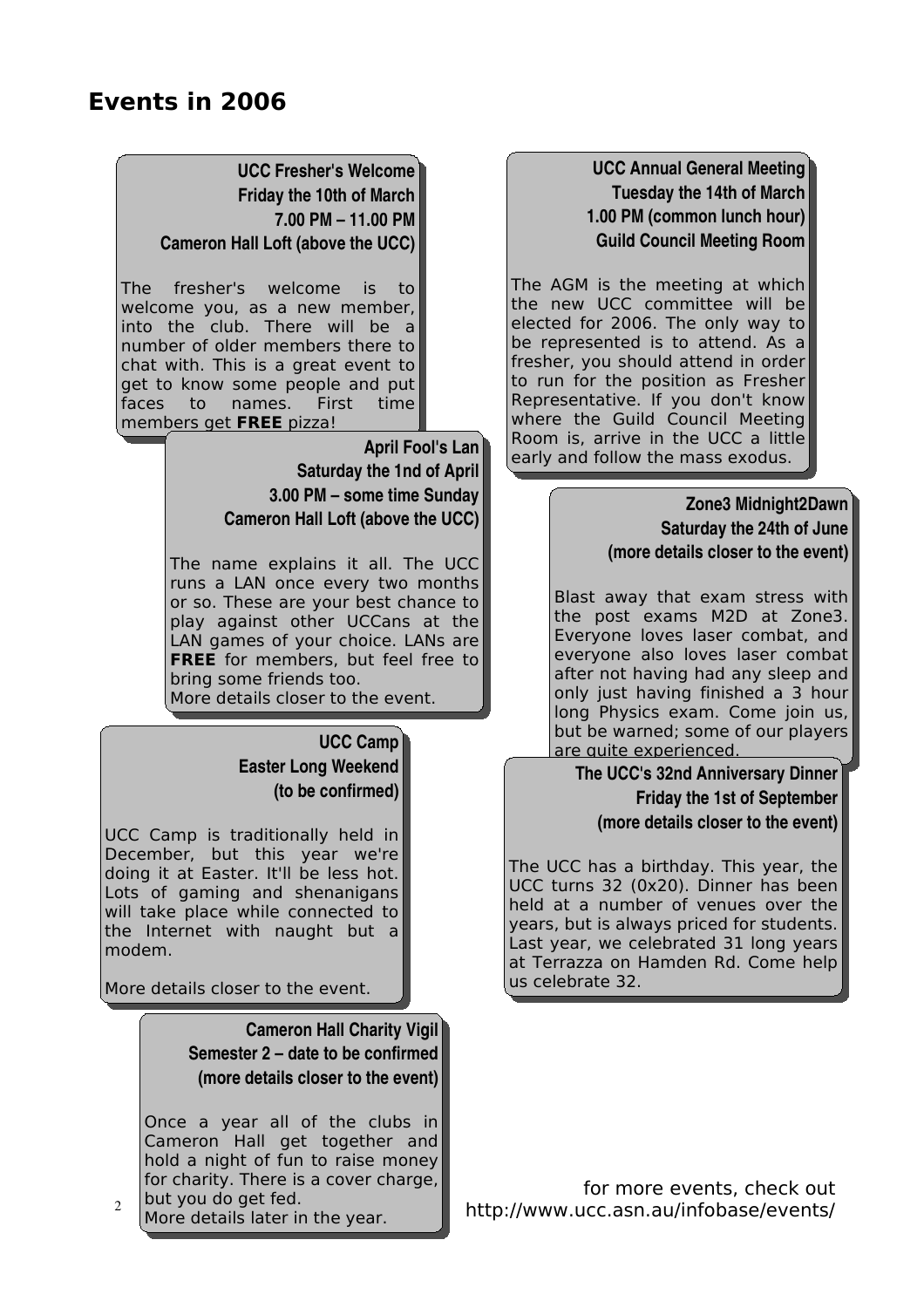# **Table of Contents**

### **Foreword**

If you're reading this, then you've either joined, or are currently thinking about joining the UCC. If you're thinking about joining, do so now! Seriously, don't wait, or they'll run out of membership forms, like they did two years ago. You can start reading this again once vou've joined up.

We write this fresher's quide to help you, the new members, get accustomed to the UCC. We hope you find this quide helpful, nay indispensable, as well as entertaining.

So have a read. New members should especially read the sections on getting their computer account set up, the UCC committee and other club groups, dispense and becoming more involved in club life.

I am looking forward to meeting as many of you as possible in the coming year (turn up to the Fresher's Welcome!), and I hope that you become active members of the club for many years to come.

--Davyd Madeley Editor, 2006 Fresher's Guide

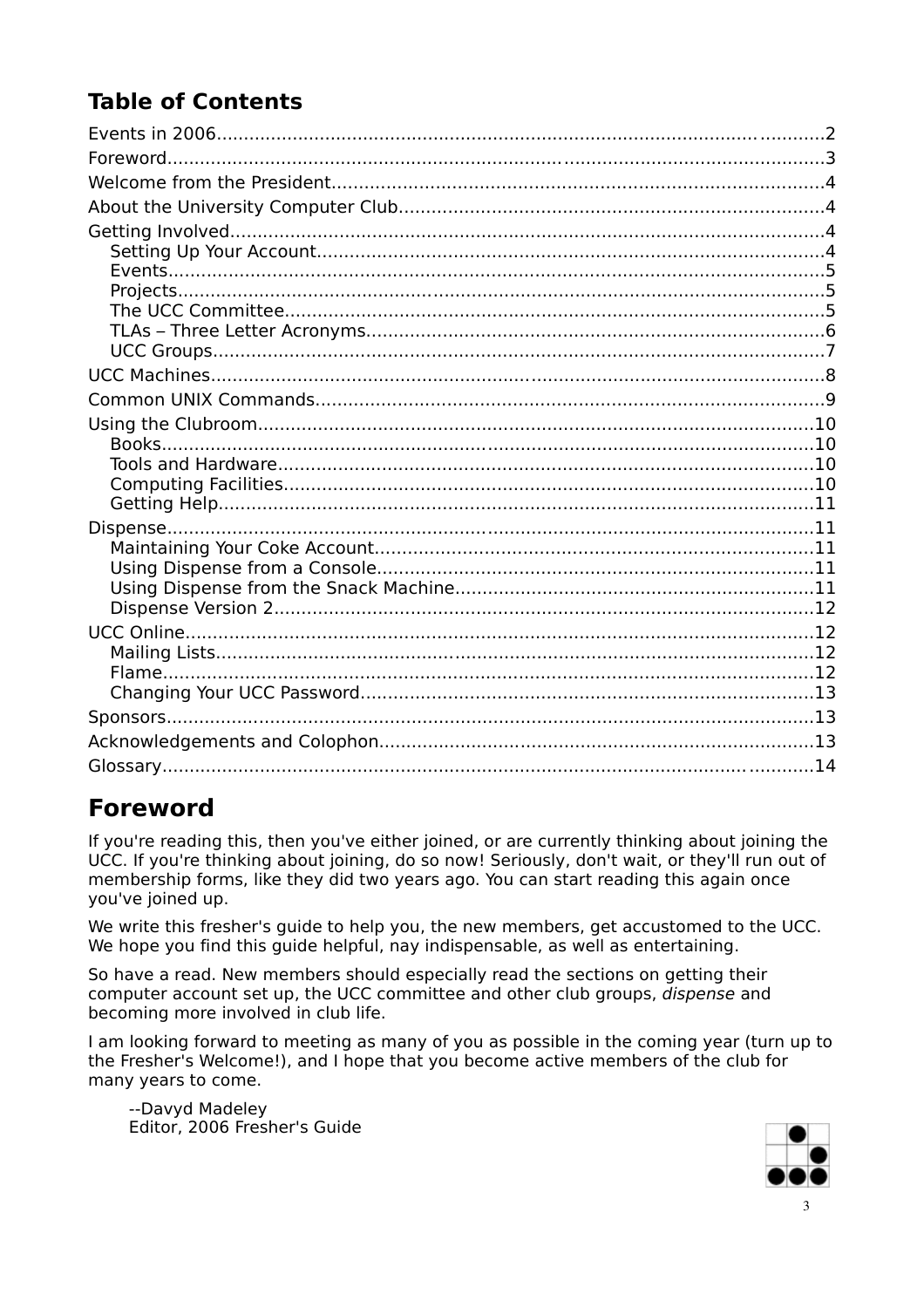## **Welcome from the President**

Welcome to the University Computer Club, now in its 32nd year of existence.

Whether you just want access to a computer to check your email, cheap drinks, an environment to work on a cool hardware/software project, or just hang out and chat with people enthusiastic about computing, being a member of UCC helps you do any or all of the above! The club is as diverse as it is old (older than the Computer Science department itself!).

Drop in and explore what we have to offer, and don't be afraid to ask for help. Despite our t-shirts, we don't really bite!

Bernard Blackham UCC President, 2005



### **About the University Computer Club**

The University Computer Club (or UCC for short) is a very unique group indeed. This is the UCC's 32<sup>nd</sup> year, making it older than clubs like the Homebrew Computer Club of Bill Gates and Steve Wozniak fame. The UCC has also had its share of (in)famous hackers, with members who have gone on to work at IBM, Apple, Microsoft and Berkeley. Members of the UCC have also been involved in numerous high profile open source projects, including GNOME, Mozilla, G++ (the GNU C++ compiler), FreeBSD and the Linux kernel.

For these reasons, new members may find the UCC to be a little intimidating at first. There are a lot of strange people (they're not all weird), sitting at a lot of strange computers (they're not all PCs), running even stranger software (it's not all Windows), but stick around and get involved. UCC caters for everyone, from hardcore operating systems geeks, to people who like to do scary things with hardware, to budding electronics nuts, robotics gurus, elite gamers and even people who just want a chair and a computer on which to read their email.

The UCC runs a variety of hardware and different computer architectures including x86(- 64), PowerPC, MIPS, Alpha, SPARC and m68k, running operating systems like IRIX, HP-UX, MacOS 7, 8, 9 and X, Linux, BSD, Solaris and, of course, Windows. Unfortunately, we don't currently have anything running NeXTStep or VMS.

### **Getting Involved**

So you've joined the UCC and you want to get involved? It's easier then you might think. Just turn up to the club room (see the map) and hang around. Some things you might like to know about getting involved with the club are detailed below.

#### Setting Up Your Account

One of the reasons for joining the UCC is to get a machine account. Machine accounts give you access to all of the UCC machines (with a few exceptions), as well as email, a web presence and many other benefits.

To set up your UCC account, you will need to go to the UCC clubroom (see the map on the back of this guide) and find a Wheel or Committee member. If you go up to the clubroom on O'Day there will probably be a Wheel member waiting for you, otherwise you'll have to shout out asking for help from a Wheel member. Remember Wheel members habitually go to bed in the morning, and get up in the afternoon, you might not be in their time zone.

Once you have secured your Wheel member, you'll need to show them your UCC membership card (which you got when you joined). You will also need to think of an user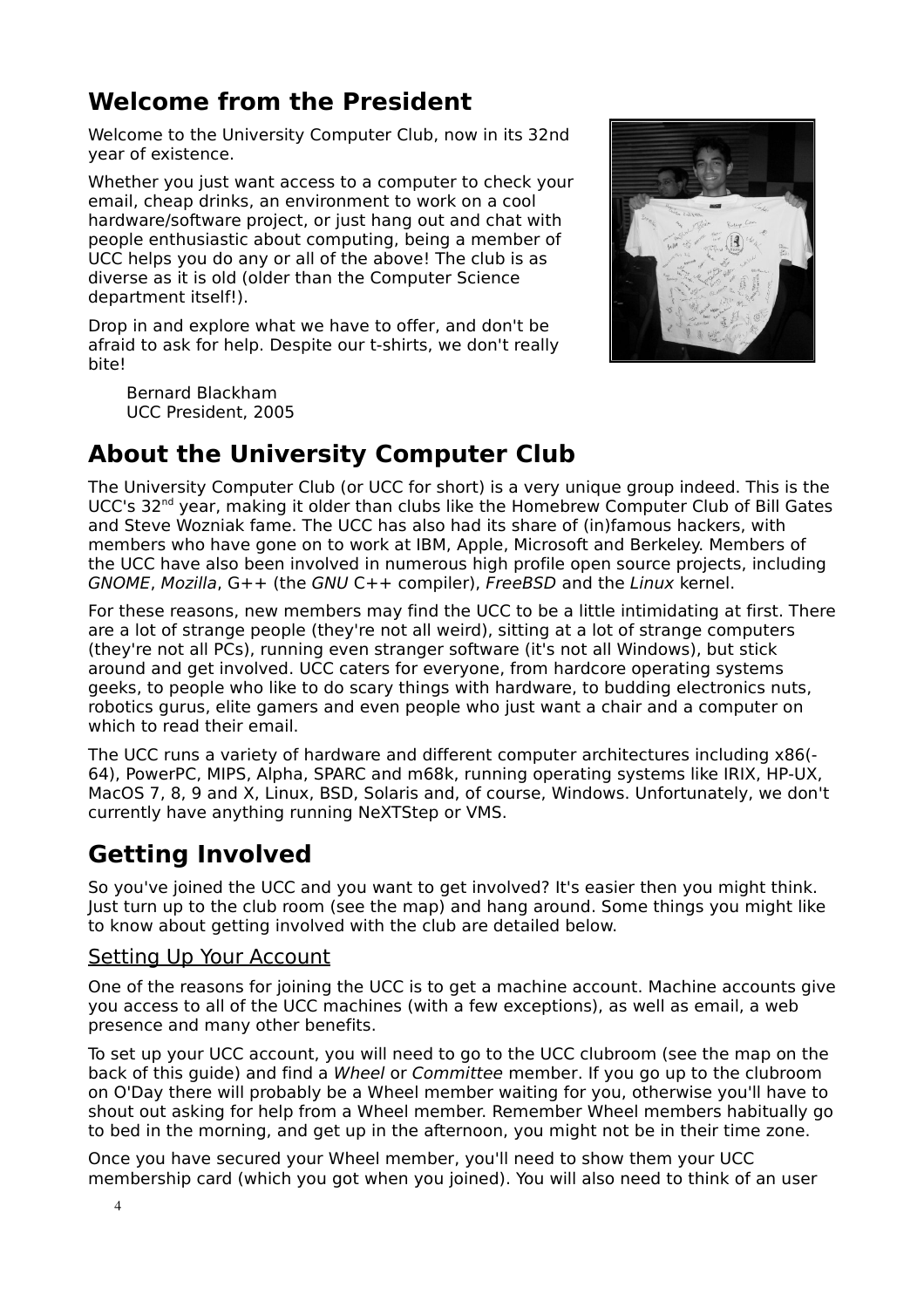name for your account. Your user name will be used when log onto UCC machines, as well as for your email address and web page. For example, the user murphy will have the email address [murphy@ucc.asn.au](mailto:murphy@ucc.asn.au) and the website <http://murphy.ucc.asn.au/>.

If you can't think of a user name, a good starting point is to try using your real name or your nick name in high school. Unfortunately, after 30+ years, most of the common names are taken already, so you might have to include an initial somewhere.

#### Events

The UCC runs an incredible number of events throughout the year, significantly more than most other clubs on campus. You can see a good selection of events planned for 2006 on the inside cover of this guide. Not all of our events are computer-ish in nature. However, a significant portion of them are (we are a computer club after all). Events include LAN gaming nights, the birthday dinner and of course the Fresher's Welcome. We have also run the occasional programming competitions. UCC members also throw a number of informal parties throughout the year, which members are free to attend.

Events, both formal and informal, are announced on one of the mailing lists<sup>[1](#page-4-0)</sup> and the website<sup>[2](#page-4-1)</sup>. There are two mailing lists commonly used for events: ucc-announce and ucc. There is more on the UCC's mailing lists, near the back of this guide.

#### **Projects**

Projects are what make the UCC cool. At any one time, pretty much everyone in the UCC is working on something, usually at the detriment of their studies. The sum of the UCC's membership covers pretty much everything you want to know on topics like electronics, computer programming, physics, astronomy, web design, robotics, civil engineering and even things like medicine, music and fine arts. You may have to ask on the ucc mailing list to find some of these people, but they are usually very willing to help.

Some ongoing projects for 2005 include:

- the OpenDispense software project;
- designing card readers to interface with the dispensing machines and the electronic door;
- restarting the UCC newsletter, Murphy's Lore;
- electronic lockers:
- the Monorail; and
- many, many more...

More information on projects can be found on the web<sup>[3](#page-4-2)</sup>.

If you have a project of your own, mention it to some people. Ask around for help in the clubroom and on the mailing list. You might find some help... if you ask politely.

#### The UCC Committee

Like most clubs, the day to day running of the UCC is handled by a committee. The committee spends the club's money, ensures we're well stocked with coke and snacks, and organises events. In order to keep the day to day running of the club smooth, the UCC delegates certain functions to other groups, such as Wheel, Coke, and Door (see below).

Any member is permitted to attend a committee meeting, unless the President has declared the meeting is closed to general members. If you would like to receive reminders of the meetings, as well as the upcoming agenda, subscribe to the *committee* mailing list.

<span id="page-4-0"></span><sup>1</sup> UCC Mailing Lists can be found at http://lists.ucc.gu.uwa.edu.au/mailman/listinfo

<span id="page-4-1"></span><sup>2</sup> http://www.ucc.asn.au/infobase/events/

<span id="page-4-2"></span><sup>3</sup> http://www.ucc.asn.au/projects/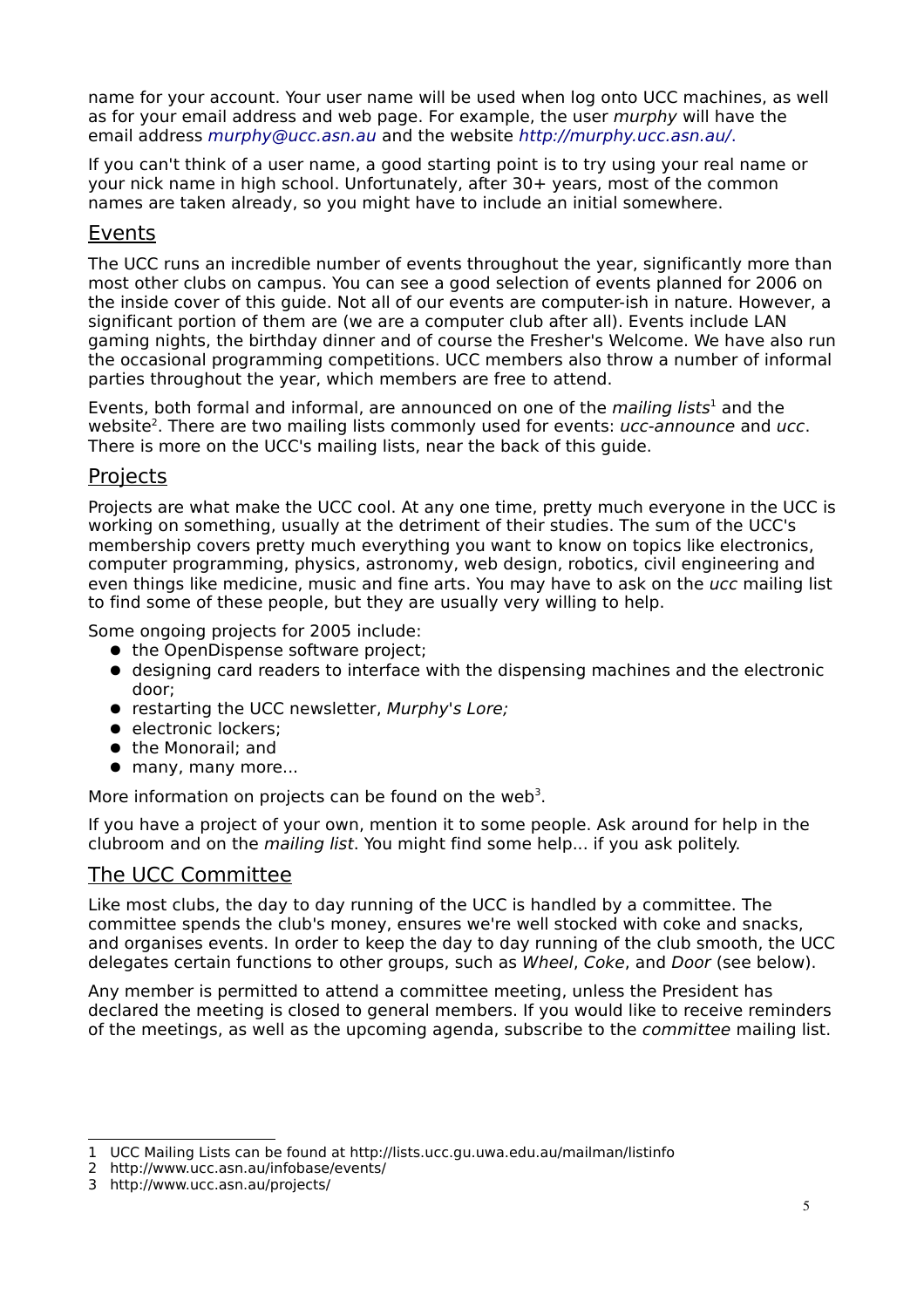According the the UCC Constitution, the committee is composed of eight members:

| <b>President</b><br>president@ucc.asn.au                             | The President is the figurehead of the club and the club's<br>primary liason with the Guild. He or she is also responsible<br>for coordinating the committee and chairing the meetings.                                                                                                                                        |
|----------------------------------------------------------------------|--------------------------------------------------------------------------------------------------------------------------------------------------------------------------------------------------------------------------------------------------------------------------------------------------------------------------------|
| <b>Vice President</b><br>vp@ucc.asn.au                               | The Vice President assists the President in his or her<br>duties, filling in and helping out where necessary.                                                                                                                                                                                                                  |
| <b>Secretary</b><br>secretary@ucc.asn.au                             | The Secretary is responsible for dealing with<br>correspondence in and out of the club. It is also his or her<br>job to take minutes at committee meetings, and ensure<br>they are posted to the mailing list and on the web.                                                                                                  |
| Treasurer<br>treasurer@ucc.asn.au                                    | Quite possibly the hardest job on committee, the Treasurer<br>handles the club's finances. This involves regular banking,<br>clearing out the cashbox and preparing biannual budgets<br>for the Guild.                                                                                                                         |
| <b>Ordinary Committee</b><br><b>Members</b> $(x3)$<br>ocm@ucc.asn.au | The three OCMs assist the committee as needed. OCMs<br>carry out tasks like organising events, restocking supplies<br>in the vending machine and helping to produce club<br>publications.                                                                                                                                      |
| <b>First Year</b><br><b>Representative</b><br>fresher@ucc.asn.au     | The Fresher Rep is a position with a long tradition of<br>broken promises. Every year, the Fresher Rep promises to<br>turn up to committee meetings and fails to deliver. The job<br>of the fresher rep is similar to that of an OCM, however<br>they also act as the liason between the freshers and the<br>rest of the club. |

The President, Vice President, Secretary and Treasurer form the Club Executive and thus are ultimately responsible for the actions of the club. This means they are the sole signatories of the UCC bank account, and liable for the actions of the club as a whole.

As members of the UCC, you are eligible to run for any position on committee you wish. Elections are held at our Annual General Meeting and nominations are had at the meeting itself. We generally consider First Year Representative to be the best position for people new to the functioning of the UCC committee. However in the past freshers have been known to fill other roles, notably that of an OCM.

You do not have to be nominated for the position of fresher rep, all freshers are automatically nominated for the position (unless, of course, you win another position).

#### TLAs – Three Letter Acronyms

Most UCC members have a TLA to identify themselves. You don't have to choose one immediately; however they are commonly used at committee meetings and to refer to people in shorthand. Your TLA can be anything, as long as it's unique. Originally it was limited to only letters; however now people use letters, numbers and symbols easily available on the keyboard.

The history behind the UCC using TLAs is that they were used to log in on operating systems that used RAD40 (Radix 40) for encoding usernames. A list of known members TLAs is available online [4](#page-5-0) .

<span id="page-5-0"></span><sup>4</sup> http://www.ucc.gu.uwa.edu.au/member/tla.ucc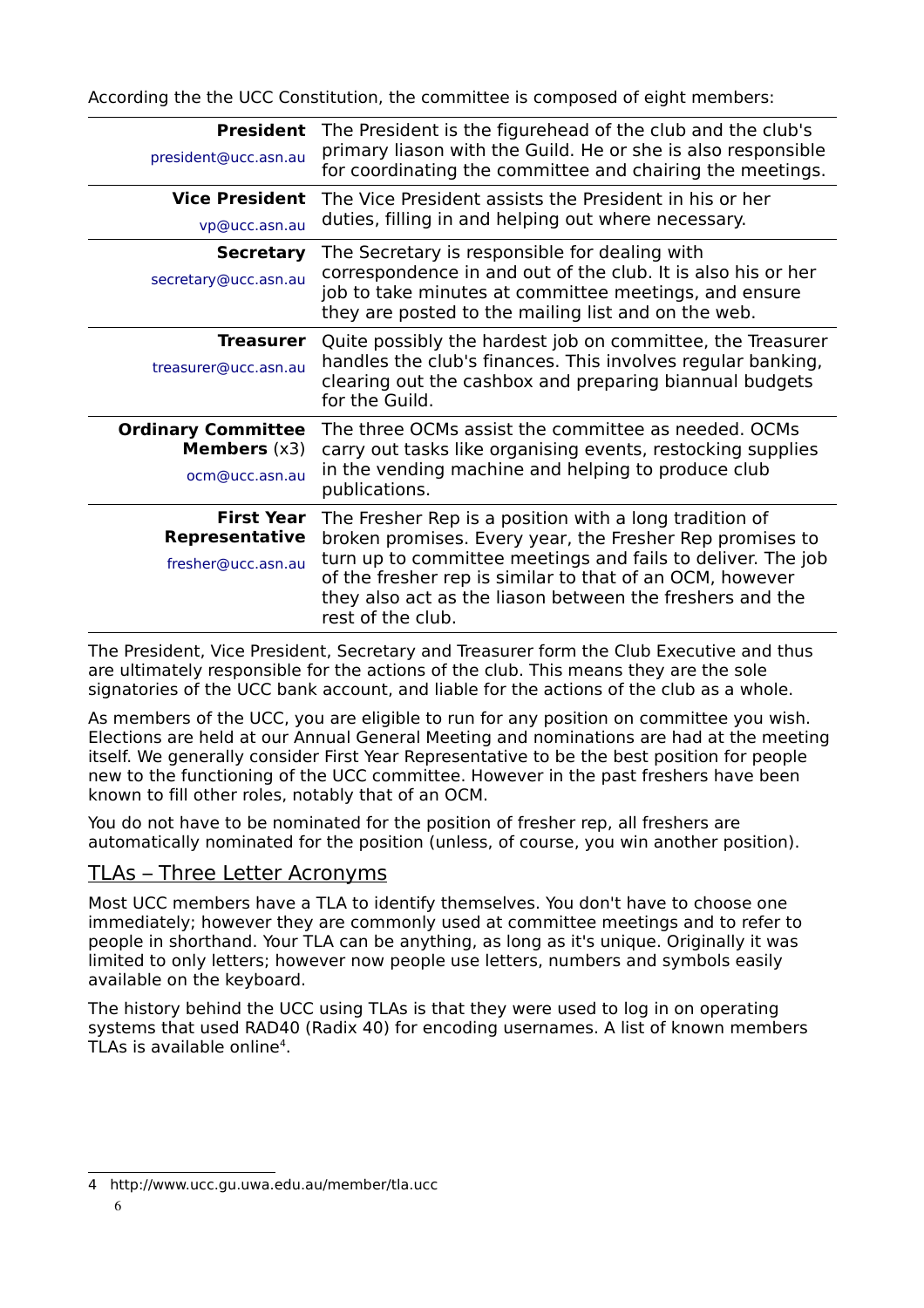### UCC Groups

The UCC committee delegates specific duties and responsibilities to other people in the club. These groups, traditionally modelled after UNIX groups, are referred to often. It pays to be aware of what the responsibilities of each group are.

| wheel@ucc.asn.au      | Wheel Wheel is in charge of maintaining the club's machines. They<br>are the group with root/administrator access and therefore are<br>the best group to see if you are having problems with the<br>computers. Wheel maintains its own membership, but works<br>hand in hand with Committee on issues relating to account<br>policy. If you abuse your account, it will be locked by a Wheel<br>member. The unlocking of accounts is at the discretion of<br>Committee. Wheel have infrequent meetings, where they sing<br>the secret wheel song. These meetings are closed to non-<br>Wheel members. |
|-----------------------|-------------------------------------------------------------------------------------------------------------------------------------------------------------------------------------------------------------------------------------------------------------------------------------------------------------------------------------------------------------------------------------------------------------------------------------------------------------------------------------------------------------------------------------------------------------------------------------------------------|
| coke@ucc.asn.au       | <b>Coke</b> The Coke group are the people to talk to if you want to add<br>money to your dispense account (see the section on dispense)<br>they can also credit your account for bad dispenses and other<br>tasks related to <i>dispense</i> . Members of Coke are appointed by<br>Committee.                                                                                                                                                                                                                                                                                                         |
| door@ucc.asn.au       | <b>Door</b> The Door group is responsible for the clubroom itself. Only a<br>member of door group can unlock the clubroom and keep it<br>open for members during the day. This means that if the only<br>Door group member in the room has to leave, then everyone<br>will have to leave until another Door group member arrives.<br>Door group is appointed by the Committee, however has a<br>limited membership due to regulations set by the Guild.                                                                                                                                               |
| webmasters@ucc.asn.au | <b>Webmasters</b> The Webmasters are charged with maintaining the UCC web<br>presence. Becoming a Webmaster usually involves showing<br>some interest in the UCC website, as well as approval from an<br>existing Webmaster or member of Wheel.                                                                                                                                                                                                                                                                                                                                                       |

Unlike committee, obtaining membership to one of the UCC groups does not involve being elected. Each of these groups entails a certain amount of trust, so you may not be allowed to join them straight away. The exact entry requirements are often vague and it is generally accepted that you will nominate yourself once you feel you meet those requirements. Members join Wheel by invite only, and will be asked to attend a Wheel Meeting, where they too will be taught the Secret Wheel Song. Do not despair, sticking around and showing an interest through contribution is more important then just having the skills.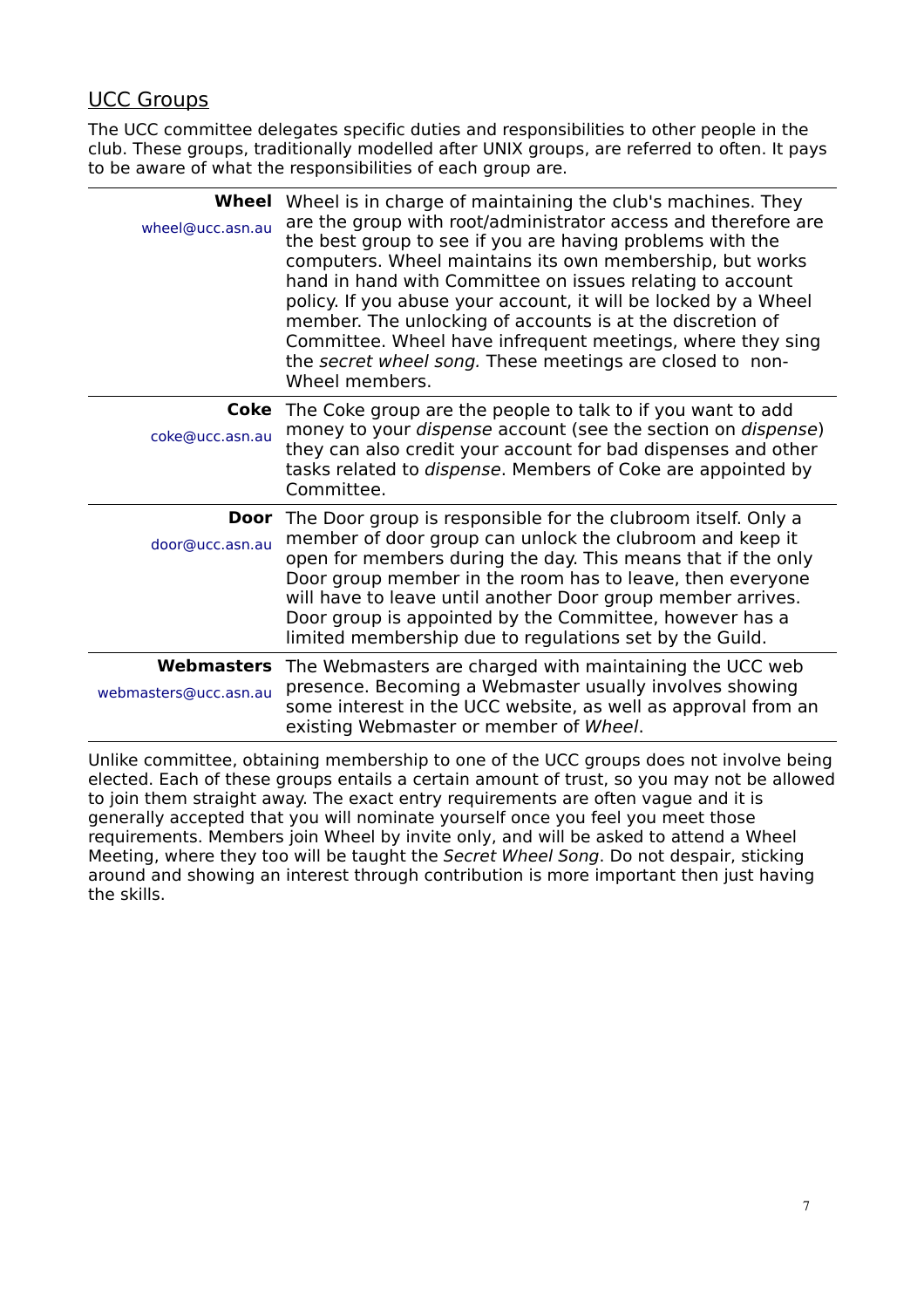# **UCC Machines**

| In the clubroom         |                                                                                                | Services         |                                                                |
|-------------------------|------------------------------------------------------------------------------------------------|------------------|----------------------------------------------------------------|
| <b>User Servers</b>     | martello (Debian)<br>manbo (Solaris)<br>mermaid (Debian)<br>morwong (Tru64)<br>mussel (Debian) | <b>Dispense</b>  | mermaid<br>mussel                                              |
|                         |                                                                                                | <b>DNS</b>       | mooneye (Debian)                                               |
|                         |                                                                                                | <b>Files</b>     | manbo                                                          |
| <b>Oligoboots</b>       | cobbler<br>(Windows 2000/Debian)                                                               |                  | martello                                                       |
|                         |                                                                                                | <b>Flame</b>     | mooneye                                                        |
|                         | cybium<br>(Windows XP/Debian)                                                                  | <b>FTP</b>       | mermaid                                                        |
| sgi Indigo 2            | azure (IRIX 6.5)                                                                               | Login            | manbo                                                          |
| Sun Ultra 10            | sacheto (Solaris 10)                                                                           |                  | morwong<br>martello                                            |
|                         |                                                                                                |                  |                                                                |
| <b>Macintosh</b>        | arctic (MacOSX)<br>bowser (MacOS8)<br>mario (MacOS8)<br>sultana (Debian)<br>toad (MacOS8)      | Mail             | mooneye                                                        |
|                         |                                                                                                | <b>Routing</b>   | madako (Debian)                                                |
|                         |                                                                                                | <b>Switching</b> | cthulhu<br>betoli                                              |
| <b>X-Terms</b>          | samantha<br>(connected to manbo)                                                               |                  | olive                                                          |
|                         |                                                                                                | <b>WaveLAN</b>   | flying (Debian)                                                |
| <b>Diskless Clients</b> | velvet (Debian)<br><i>pitch</i> (Debian)                                                       | <b>Music</b>     | maroon (Debian)                                                |
|                         |                                                                                                | Web              | mermaid                                                        |
| <b>Alpha</b>            | melanopus (Debian)                                                                             | (HTTP)           | mooneye                                                        |
| <b>Printers</b>         | phosphorus<br>(HP 1320)                                                                        | <b>Webcams</b>   | flying<br>nautilus (MacOS9)<br>maroon<br>novorossiisk (MacOS7) |

Each user has two different home directories, a secure home directory on martello and an insecure home directory on manbo. Each machine mounts one or the other, except for mussel which mounts both. Some machines can not be logged into by non-Wheel members. Machines not listed do not mount any home directories.

| <b>Uses secure home</b><br>directory | <b>Uses insecure home</b><br>directory | <b>Not for general access</b> |
|--------------------------------------|----------------------------------------|-------------------------------|
| martello                             | arctic                                 | flying                        |
| mermaid                              | cobbler                                | madako                        |
| morwong                              | cybium                                 | mooneye                       |
| mussel                               | mussel (as /away)                      |                               |
| sultana                              | sacheto                                |                               |
|                                      | melanopus                              |                               |
|                                      | pitch                                  |                               |
|                                      | velvet                                 |                               |

You can find out more about our machines, including exciting bits of history, on the web<sup>[5](#page-7-0)</sup>.

<span id="page-7-0"></span><sup>5</sup> http://www.ucc.asn.au/machines/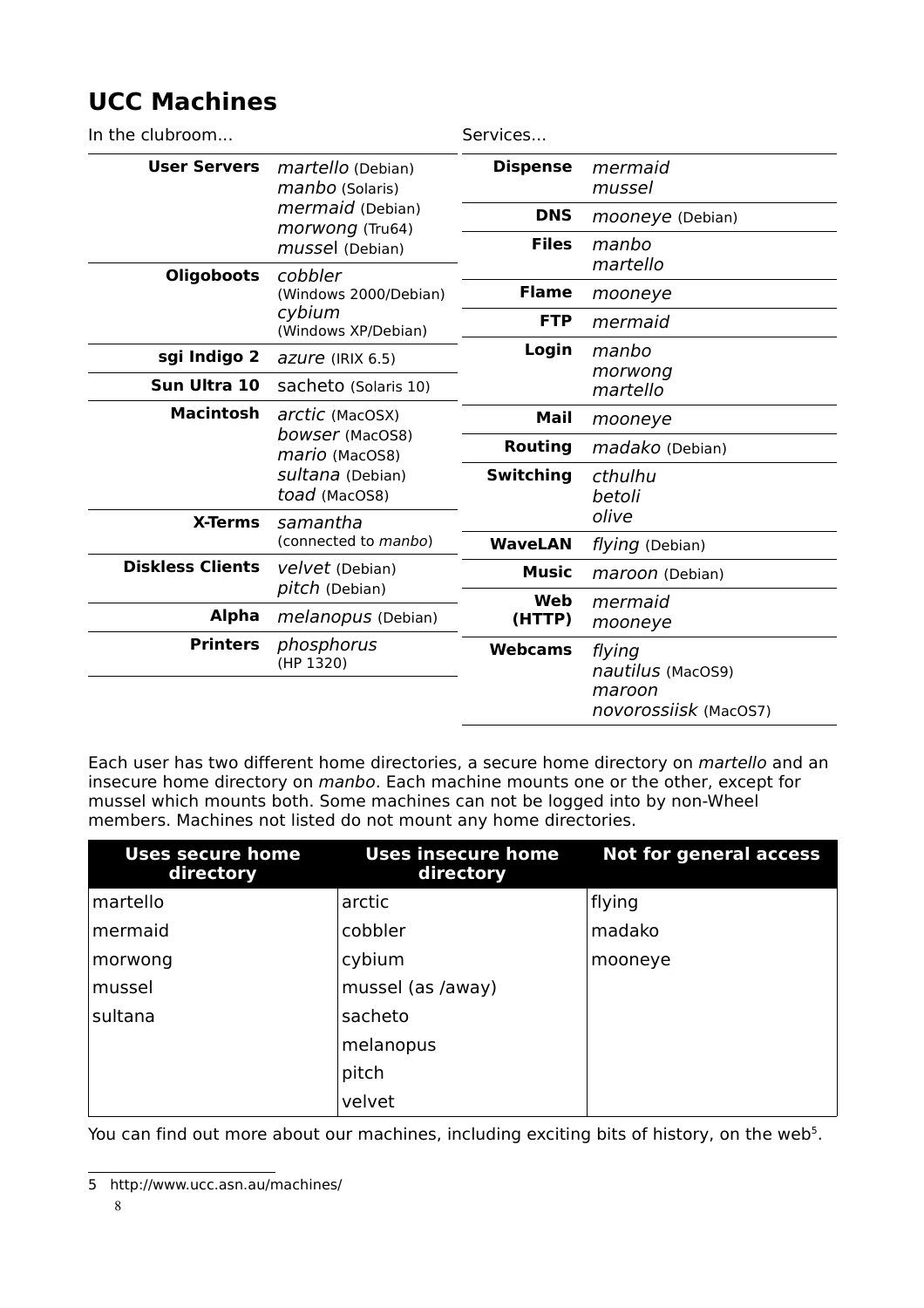# **Common UNIX Commands**

A large number of the UCC's computers run some form of UNIX. If you're never encountered UNIX before, it might be a bit daunting for you. While many UNIX operating systems come with nice graphical desktops, the power is all in the shell. Here are some common shell commands, in no particular order.

| <b>Command</b>                                                                                                                             | <b>Description</b>                                                                                                                                    |
|--------------------------------------------------------------------------------------------------------------------------------------------|-------------------------------------------------------------------------------------------------------------------------------------------------------|
| logout<br>(you can also use Ctrl-D)                                                                                                        | Logs you off the system (or closes the shell). Do this<br>before you leave.                                                                           |
| ls <directory name=""></directory>                                                                                                         | Lists the files in the given directory (like dir on<br>DOS).                                                                                          |
| cd <directory name=""></directory>                                                                                                         | Change to the given directory.                                                                                                                        |
| mkdir < directory name><br>rmdir < directory name>                                                                                         | Add/remove the specified directory (like md/rd on<br>DOS).                                                                                            |
| pwd                                                                                                                                        | "Print Working Directory". Displays the path of the<br>directory you are currently in.                                                                |
| more $\leq$ file name $>$<br>less <file name=""></file>                                                                                    | Read through a file (space scrolls on a page, q will<br>quit).                                                                                        |
| cp <source file=""/> <destination></destination>                                                                                           | Make a copy of a file in a new place.                                                                                                                 |
| my <source file=""/> <destination></destination>                                                                                           | Moves a file to a new place (also used for renaming<br>files).                                                                                        |
| $rm$ <file name=""></file>                                                                                                                 | Deletes (removes) a file permanently.                                                                                                                 |
| pine<br>elm<br>mutt                                                                                                                        | Three different programs to use for reading your<br>mail. Pine is often easiest for first time users,<br>although lacks some features.                |
| nano <file name=""><br/><math>vim</math> <math>\leq</math> file name <math>&gt;</math><br/><math>emacs</math> <file name=""></file></file> | Three different editors to edit text files. vim and<br>emacs are somewhat more complex to use than<br>nano, but much more powerful.                   |
| finger<br>who<br>W                                                                                                                         | Check to see who else is on a machine, how long<br>they've been idle for and where they are connected<br>from.                                        |
| w3m < <i>url</i><br>lynx <url></url>                                                                                                       | Two text based web browsers. They can take a bit of<br>skill to drive. In w3m, press Ins to bring up a menu.                                          |
| ssh <host name=""><br/>ssh <hostname> -l <username></username></hostname></host>                                                           | Log in (securely) to another (UNIX) machine. Specify<br>a different username if required (eg, for tartarus).                                          |
| ping <host name=""></host>                                                                                                                 | Ping another machine to see if it is up and what the<br>latency between you and the target is. Press Ctrl-C<br>to cancel.                             |
| man <command name=""/>                                                                                                                     | Displays the manual for a command. Manuals offer<br>lots of information about the command you are<br>interested in. See man man for more information. |
| top                                                                                                                                        | Displays an updating list of current processes on the<br>system.                                                                                      |
| ps<br>ps aux (Linux)<br>ps - ef (other UNIX)                                                                                               | List the processes you are running on this terminal<br>(names and ids). ps aux and ps - ef display all<br>running processes on the system.            |
| kill <process id="" number=""></process>                                                                                                   | Stop a process. kill -9 will forcibly kill a process.                                                                                                 |

Many commands have an available help summary that you can get by typing <command name> --help (eg ls --help) or by reading the manpage (see man above).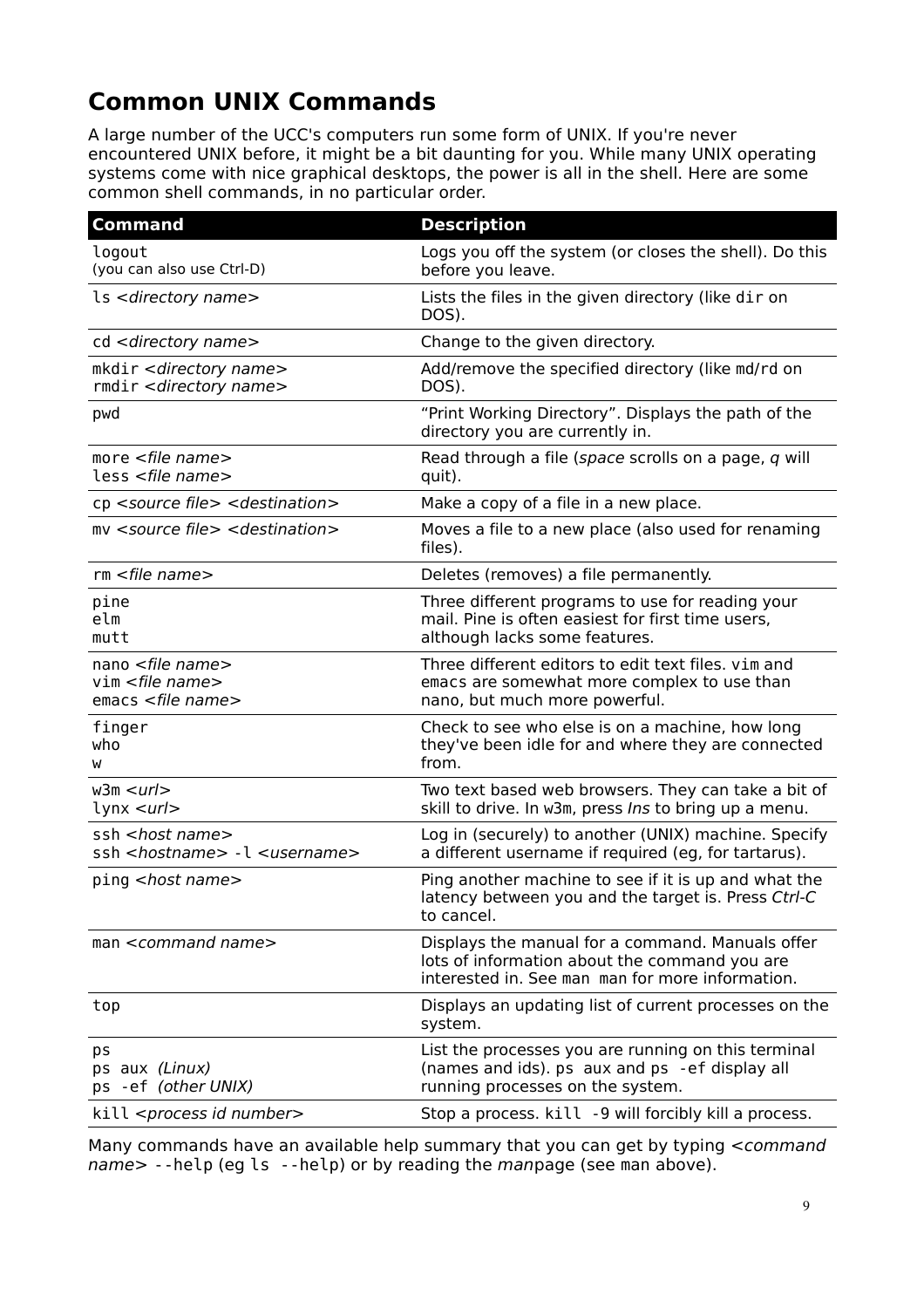# **Using the Clubroom**

The UCC clubroom is located on the 2<sup>nd</sup> floor of Cameron Hall (right above the Guild Tavern, see the back cover for a map). The UCC is usually open from about 9am (after the first door member arrives from 8am lectures) till 11pm (when UWA Security kick us out). It is also open on weekends from about noon till 11pm.

You can see if the clubroom is open over the Internet by using the webcams<sup>[6](#page-9-0)</sup> or by fingering [door@ucc.asn.au](file:///home/davyd/Desktop/door@ucc.asn.au)<sup>[7](#page-9-1)</sup>.

#### Books

The UCC has an incredibly large number of books. As well as lots of books we've picked up over the years for free, the UCC also has a number of expensive, definitive texts on a variety of technical subjects. Topics include electronics, operating systems design, GUI programming and computer science. The book collection is pretty much uncatalogued and unsorted, so you'll have to search for what you're looking for. Email [books@ucc.asn.au](mailto:books@ucc.asn.au) to ask if we might have a title, or to say that you're borrowing it. UCC only likes to purchase books that members will consider useful and are likely to be used, so does not have scheduled semester book buys. If you think we really must own a certain title, mail the committee.

#### Tools and Hardware

The UCC has a lot of tools for fixing (or destroying) things. We own a good soldering iron, a digital oscilloscope, a power drill, a jigsaw and numerous multimeters, as well as screwdrivers, various pliers, ratchets, crimping tools, saws, hammers, etc. All of these tools should be located in the big orange tool cupboard (unless someone is lazy) and should be returned there afterwards (even if someone was lazy). Tools can be borrowed, if they are written down in the theft book. We also have vast quantities of discrete components, random case hardware, semiconductors, integrated circuits, screws and cable. Members are free to use these.

When using the UCC's tools, please do not use them to cut through live power cables or remove (and summarily lose) radioactive alpha emitters!

#### Computing Facilities

You are welcome to use pretty much every machine you can see in the clubroom (unless it belongs to someone else). Most machines require your user name and password to log in (see Setting up your Account if you haven't already done so). There are also a number of servers in the machine room which you can log into, including morwong, mussel, mermaid, martello and manbo. See UCC Machines in the middle of this guide.

All UCC machines should be directly available inside UWA via the name hostname.ucc.gu.uwa.edu.au. Many machines are also available via our peering networks<sup>[8](#page-9-2)</sup> (including academic networks, Internet2 and WAIX<sup>[9](#page-9-3)</sup>). If it is not, you can use the charged service ssh.ucc.asn.au, the cost of which will be automatically deducted from your dispense account.

Many of our machines run some flavour of UNIX (Linux, Solaris, NetBSD, IRIX, etc.) so it might take a bit of time to learn how to use them. UNIX is a very powerful operating system, and many popular enterprise grade operating systems are a version of UNIX. To help you out, we have included our *Common UNIX Commands* in the middle of this quide.

We have two wireless access points available. You can access them by setting your SSID to ucc (for 802.11b) or ugg (for 802.11g). Access through these points is a bit restrictive;

<span id="page-9-0"></span><sup>6</sup> http://webcam.ucc.asn.au/

<span id="page-9-1"></span><sup>7</sup> http://www.ucc.asn.au/services/door.ucc

<span id="page-9-2"></span><sup>8</sup> To see if a host is free on a given day use http://traffictester.ucc.asn.au/

<span id="page-9-3"></span><sup>9</sup> For a list of WAIX participants, see http://www.waia.asn.au/waix/participants.shtml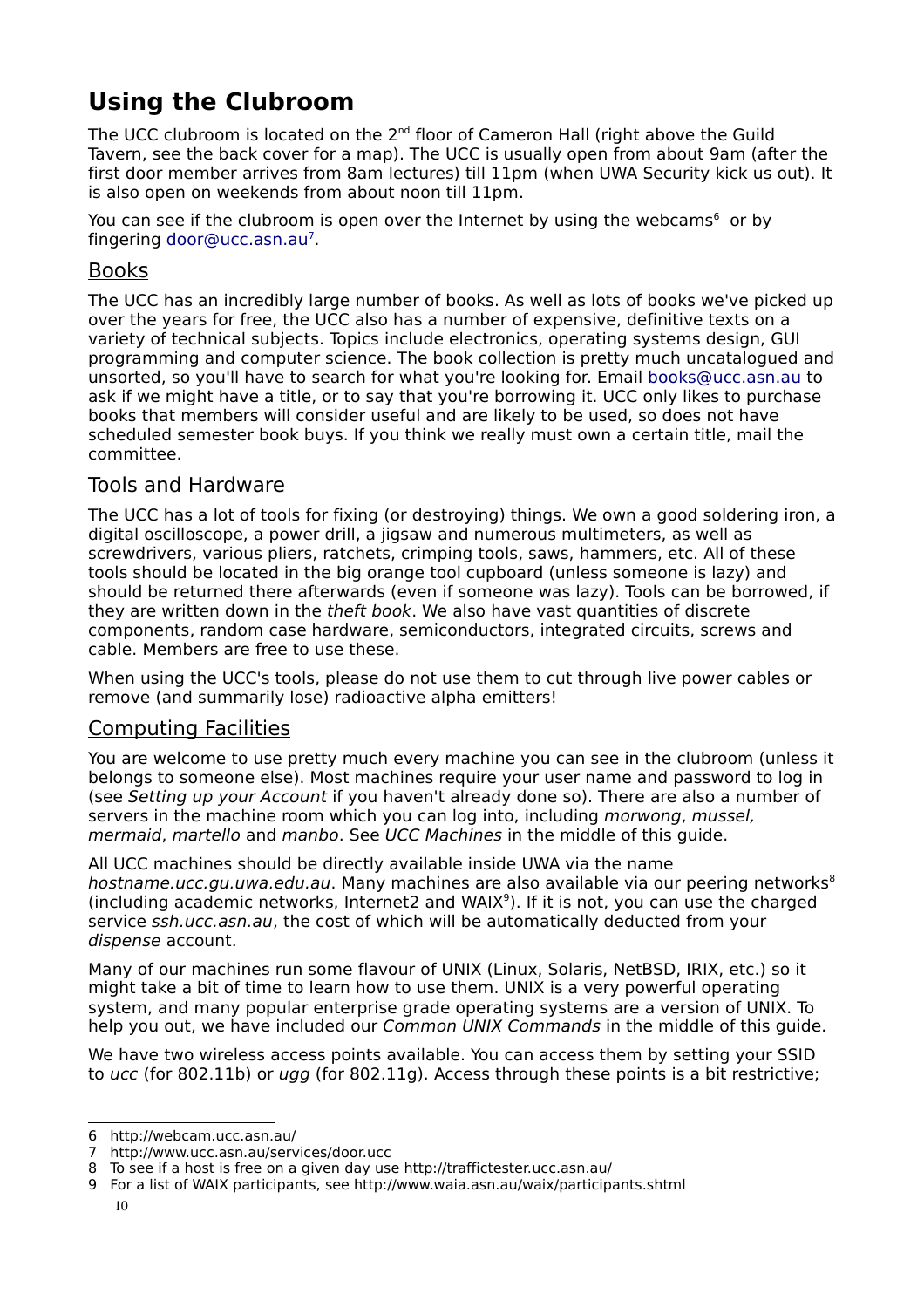however you are able to connect to the SNAP VPN<sup>[10](#page-10-0)</sup>. If you're having trouble, try asking someone with a laptop (not an uncommon sight these days), if they're not too busy.

#### Getting Help

Sometimes you might get stuck trying to work out how to use a machine or something in the UCC. Don't be afraid to ask for help. Not everything people do in the UCC is easy to understand. Lots of the stuff designed for UCC is a bit complicated, and it might not be obvious how it works. Find someone who looks knowledgeable (and preferably not too busy) and perhaps ask them if they can help you out.

### **Dispense**

Without a doubt, *dispense* is one of most singularly important things in the UCC. It is a mish-mash of software and hardware and over the years has evolved from a simple way to electronically dispense drinks to your UCC electronic wallet. Services, paper, phone calls, drinks and snacks are all paid for with dispense. Dispense also provides a method for checking the status of the doors and movement sensors, as well as allowing Door group to open the electronic door lock.

#### Maintaining Your Coke Account

The UCC drink and snack machines do not accept money directly. To get at their delicious contents you will first need some coke credit. The usual method of doing this is to shout "Is anyone here in Coke?" in the clubroom. Assuming someone says "Yes!", you can ask them to please add some money to your account. You will need to get a plastic bag from on top of the cash box (on top of the filing cabinet, near the TV), show them the bag with the money in it, read them the bag number and then put it in the slot in the top of the cash box.

#### Using Dispense from a Console

The traditional way to use dispense is via a UNIX terminal on morwong, mermaid or mussel or martello. Typing dispense at the prompt will bring up a list of purchases available to you. You will not be able to select items you do not have enough credit for. If you do not wish to select an item you can press  $q$  to return back to the prompt. Dispense has options to pay for other items besides drinks and snacks. The selection of such items will depend on the time of year, but commonly include tickets to events and items like the UCC T-shirt. You can also pay for phone calls and paper for the laser printer this way. You can then ask someone on committee for your item, informing them you dispensed the item.

#### Using Dispense from the Snack Machine

After many years, the snack machine has finally been connected to dispense. You can access dispense through the snack machine keypad. However first you will need to set up your account for this access. Use the ucc-set-pin command from a UNIX prompt on mussel, martello or mermaid to do this.

<span id="page-10-0"></span>You can now type in your 5 digit user id, followed by your four digit PIN to authenticate to dispense. As well as the two digit codes for snacks in the machine, you can request a drink by selecting the slot number followed by an 8 (the machine will tell you what drinks are available if you wait for it to all scroll past; coke is always 68). If you were in Door group, you could also use the machine to open the door.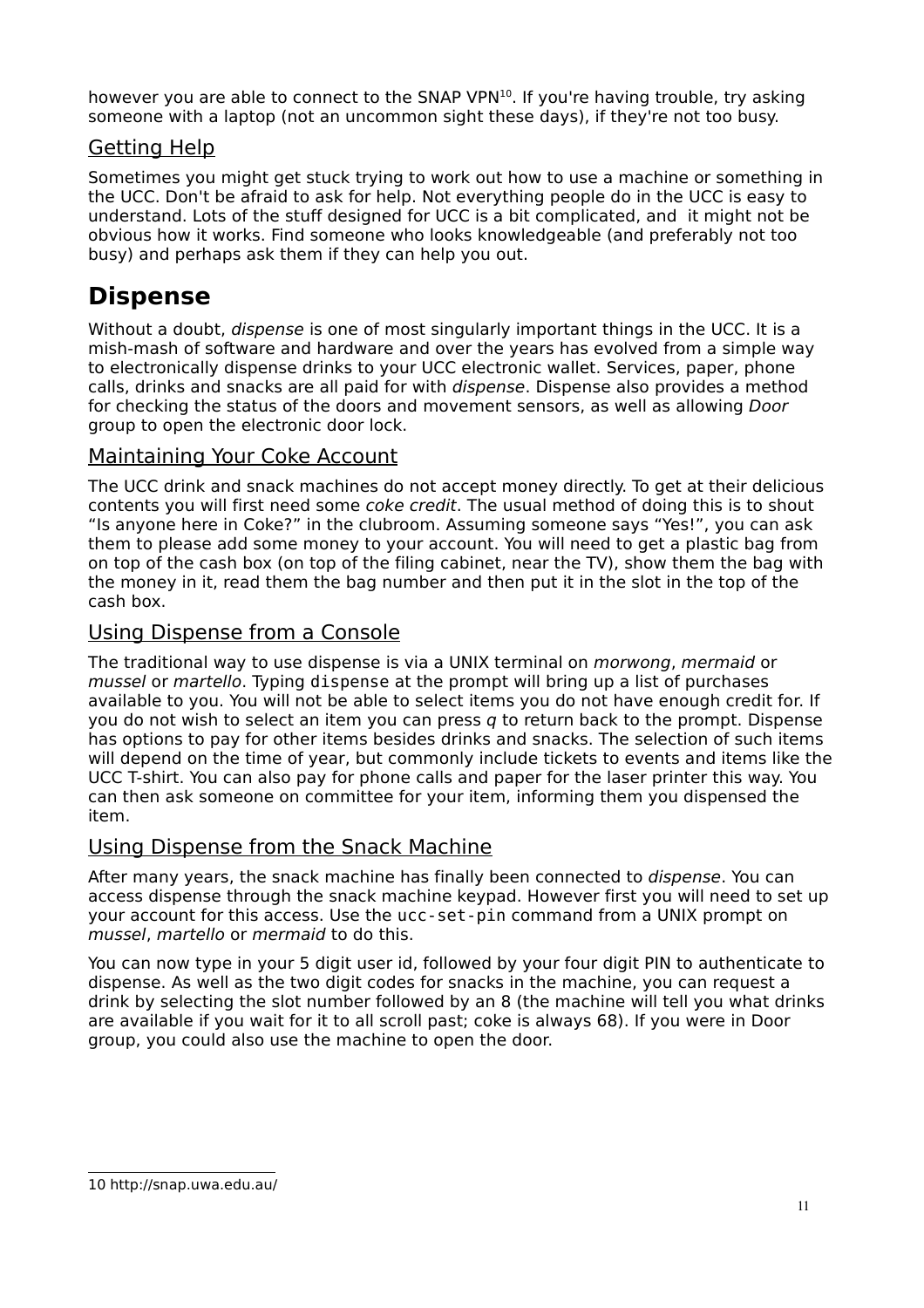### Dispense Version 2

People are currently working on a next generation version of *dispense*. The next version of dispense will give us a dispense library for a better console application (which will be able to dispense snacks as well), GUI applications, and countless other improved features. There is nothing quite like *dispense* anywhere else in the world, and the people who have worked on it have gone down as heroes in the UCC History. Besides enabling us to do even better things with dispense, version 2 will allow an entire new generation of hackers to become infamous for future generations of UCCans.

# **UCC Online**

The UCC currently has a number of websites and online services available for members. Some UCC websites include:

| Homepage http://www.ucc.asn.au/                               |
|---------------------------------------------------------------|
| Webmail http://webmail.ucc.asn.au/                            |
| Mailing Lists http://lists.ucc.gu.uwa.edu.au/mailman/listinfo |
| Planet UCC http://planet.ucc.asn.au/                          |
| Webcams http://webcam.ucc.asn.au/                             |
| Wiki http://wiki.ucc.asn.au/                                  |

### Mailing Lists

The UCC's mailing lists are the lifeblood of the club. Many of our members are not able to be around the clubroom due to work commitments, or because they are no longer in Perth. Yet still these members retain a partially active interest in the club through its mailing lists. The UCC hosts numerous mailing lists, for all manner of topics, browsable via the web interface listed above.

The UCC has a number of lists that you might be interested in:

- ucc-announce the announcements list, you were asked if you wanted to be subscribed to this list when you signed up. If you said, no, subscribe now.
- $\bullet$  ucc the general discussion list, most of the UCC's discussion takes place on this list, as well as announcements for informal events like parties and trips to the pub (when you're old enough). Most UCCans are subscribed to this list.
- committee the open committee list, anyone interested in committee can sign up to this mailing list. The committee also has a private list for sensitive matters, committee-only.
- tech the list for discussing the UCC's hardware and computers. General computer discussion should take place on the ucc list instead.

#### Flame

Flame is the UCC's MUD (Multi User Dungeon). However, unlike most MUDs, Flame is not a game, and is instead used primarily for chatting to other UCCans. Anybody can connect to flame and create themselves a character, as well as develop new items and rooms for themselves and others. You can easily connect to flame using telnet (telnet flame.ucc.asn.au 4242) or using a MUD client such as TinyFugue.

Many regular users of Flame have been around the UCC for quite a while, so please be courteous to them, as well as all other Flame users.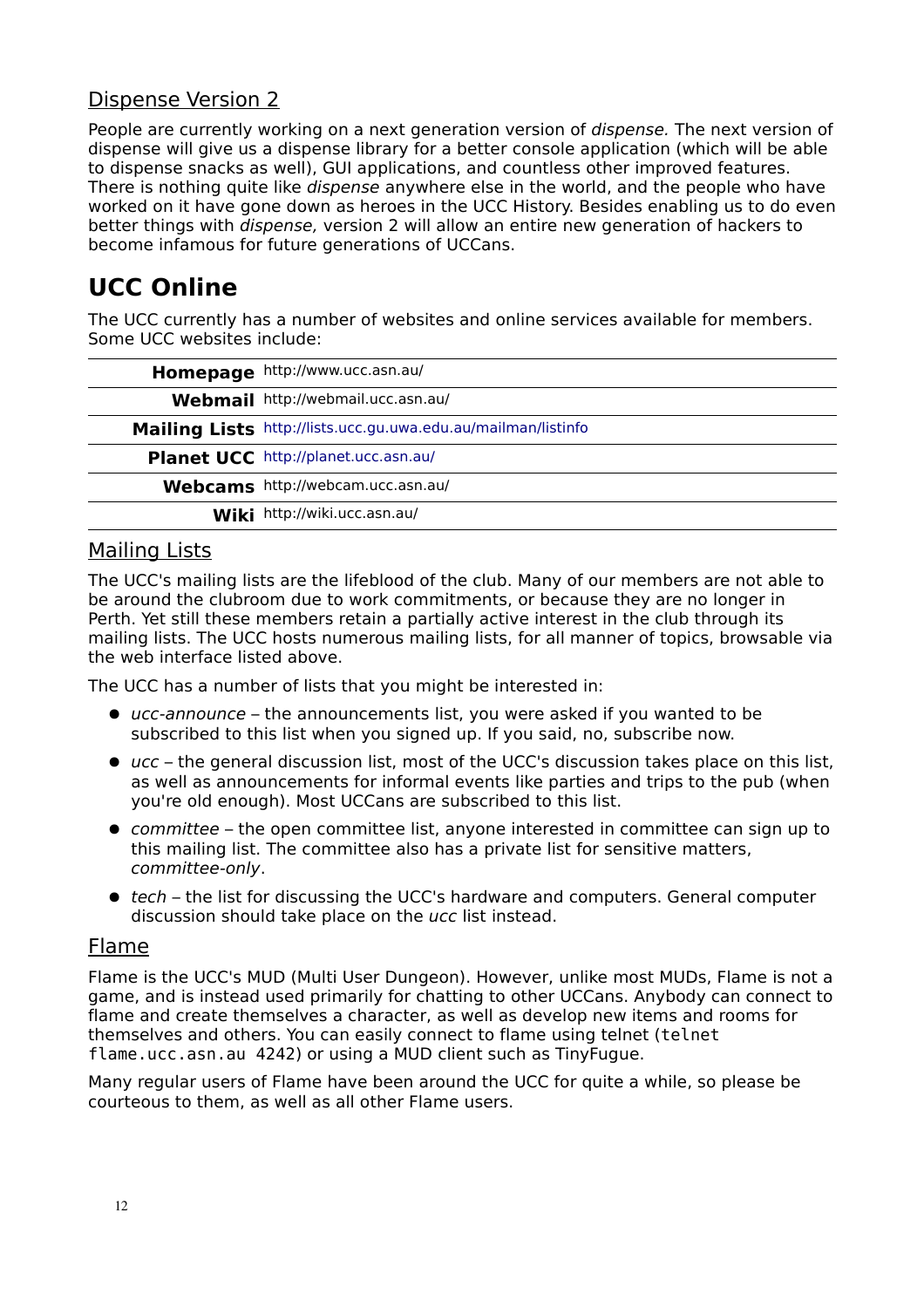### Changing Your UCC Password

If you should need to change your UCC password, you can do it in one of two ways.

- on a Windows machine simply use the standard Ctrl-Alt-Delete/Change Password method, and your password should be changed on all machines
- on a UNIX machine, use the yppasswd command (not passwd, since we use NIS to authenticate users). This will not update your password on the Windows machines unfortunately, these will still use your old password.

### **Sponsors**

The UCC thanks all of its sponsors in 2005 and for 2006, as well as sponsors from previous years.



Thanks to Hewlett-Packard for providing us with free Tru64 licensing for morwong.

Thanks also to Fugro Seismic Imaging and Lateral Sands in Perth for the donation of Alpha and Sparc hardware in 2005.

Thanks to all the UWA departments who sent us computer gear to sort through for spares and even replacement servers.

For more information on all of our sponsors, both this year and in previous years, check out the website: <http://www.ucc.asn.au/sponsors/>

## **Acknowledgements and Colophon**

This guide was published thanks to the hard work of Cameron Patrick, David Adam, James Andrewartha and Davyd Madeley. This guide rests of the shoulders of giants, thanks to past work by Bernard Blackham, Nick Rohrlach and many forgotten others.

Also thanks to everyone who manned the UCC's stall and clubroom on O'Day. Finally, thanks to the Committee and member of Wheel, who keep the club running, even when they really don't have time.

This guide was written in OpenOffice – the open source office suite.

#### **For more information, remember to check out the UCC's website at: http://www.ucc.asn.au/**



This work is licensed under the Creative Commons Attribution-NonCommercial-ShareAlike License. To view a copy of this license, visit http://creativecommons.org/licenses/by-nc-sa/2.0/au/ or send a letter to SOME RIGHTS RESERVED Trep.//Creative Commons, 559 Nathan Abbott Way, Stanford, California 94305, USA.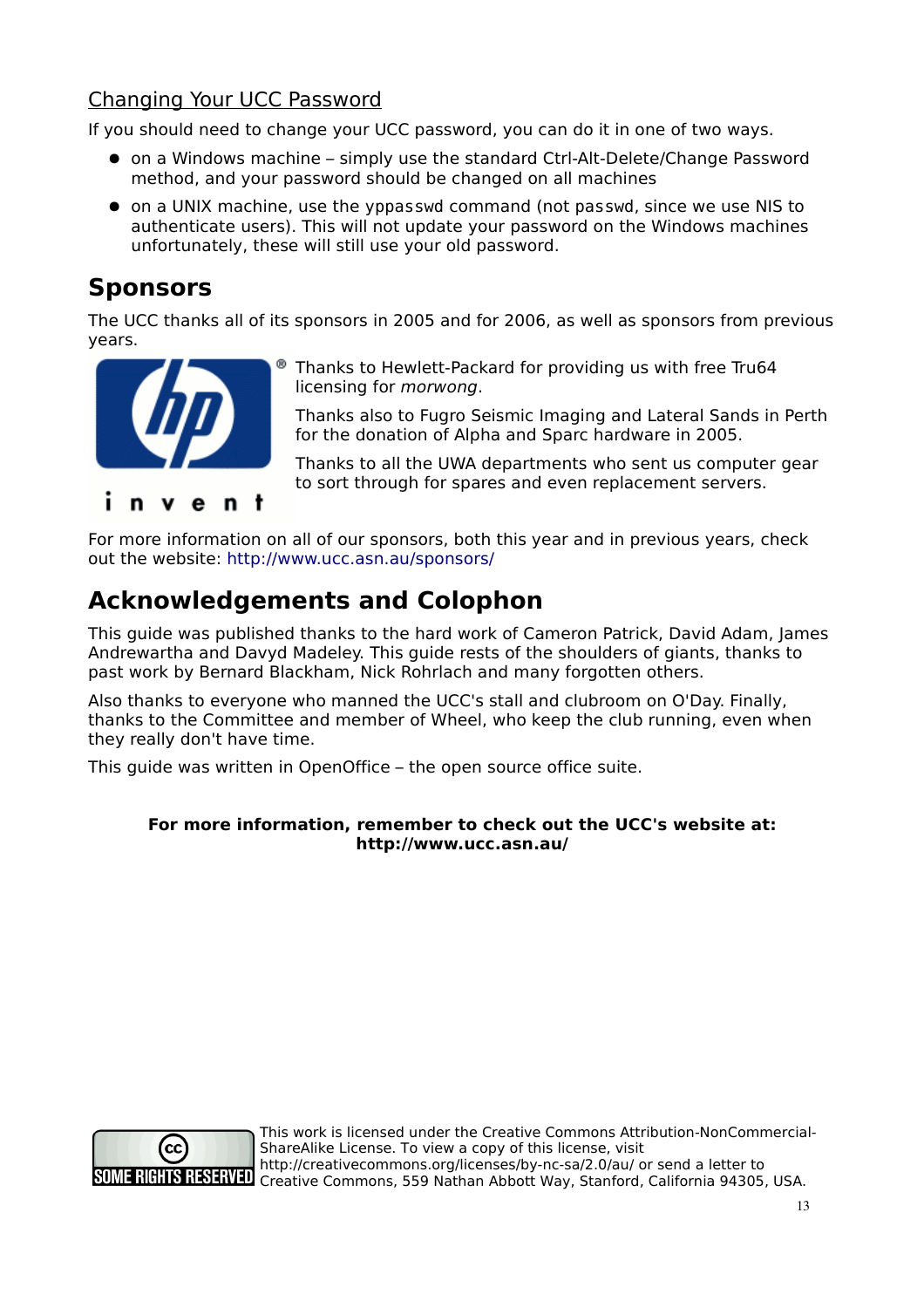# **Glossary**

|          | <b>(ACC) Murphy</b> aka. Dr ACC Murphy – A Computer Called Murphy. Dr ACC Murphy is<br>infamous around the UCC. He even receives mail!                                                                                         |
|----------|--------------------------------------------------------------------------------------------------------------------------------------------------------------------------------------------------------------------------------|
|          | Alpha A CPU architecture produced by DEC.                                                                                                                                                                                      |
|          | <b>BSD</b> Berkeley Systems Distribution – a UNIX developed at Berkeley, now better<br>known through the FreeBSD, NetBSD and OpenBSD UNIXes.                                                                                   |
|          | <b>blog</b> aka. weblog – sort of like a journal on the Internet (you don't have one?).<br>Syndicated by a Planet.                                                                                                             |
|          | coke credit If you gotta ask, you ain't got it! Coke credit is how people usually refer to<br>money in your dispense account.                                                                                                  |
|          | <b>Coke Group</b> The people who can put money (coke credit) in your dispense account.                                                                                                                                         |
|          | <b>Debian</b> a Linux distribution popular in the UCC due to its community nature.                                                                                                                                             |
|          | <b>DEC</b> Digital Equipment Corporation – made a lot of cool stuff, including the PDP<br>and VAX computers and VMS. Bought out by Compaq, who were bought out<br>by HP.                                                       |
|          | <b>DECServer</b> Sort of a router for serial ports, allows you to connect to one serial port<br>from another. Usually connected to DEC Terminals, servers and dispense.                                                        |
|          | DEC Terminal A dumb serial terminal, useful for plugging into the serial console on<br>servers (possibly via a DEC Server). Has a model number like vt100, vt200<br>or vt420.                                                  |
| dispense | dispense started off as a way to dispense cokes from the online coke<br>machine, and has since grown into the way UCCans think the world should<br>do business.                                                                |
|          | <b>Door Group</b> the group of people charged with keep the room open, tidy and safe.                                                                                                                                          |
|          | Firefox A web browser by the Mozilla Foundation. Check it out!                                                                                                                                                                 |
|          | Flame Flame is the UCC's MUD; however unlike most MUDs, Flame is not a game,<br>and is mostly used for chatting.                                                                                                               |
|          | <b>Fresher</b> A new university student, usually also a first time UCC member.                                                                                                                                                 |
|          | Fresher Rep Fresher Committee member, usually chosen because they look like they'll<br>make a good worker drone in the future. Represents the freshers at<br>committee meetings, if they attend.                               |
|          | <b>GNOME</b> GNU Networked Object Model Environment - an open source desktop<br>environment aimed primarily at UNIX computers. Popular in the UCC.                                                                             |
|          | <b>GNU</b> GNU is Not Unix - a layer of libraries and utilities to implement a UNIX like<br>operating system, commonly used on top of Linux.                                                                                   |
|          | <b>IRIX</b> A UNIX used on machines made by sgi.                                                                                                                                                                               |
|          | <b>kernel</b> The core of an operating system. All operating systems have a kernel, some<br>popular ones include the Linux kernel and the Mach kernel.                                                                         |
|          | <b>Linux</b> the kernel (basis) of an open source UNIX operating system that has<br>developed quite a following among computer scientists and engineers.                                                                       |
|          | Loft the area above the UCC that looks down into the UCC clubroom. LAN<br>gaming and other activities take place up there.                                                                                                     |
|          | <b>machine room</b> The UCC data centre. This is the small room with the glass doors that is<br>located within the clubroom. All of our servers are kept in this room. It is<br>locked when there is no one from Wheel around. |
|          | <b>mailing list</b> a way of communicating with a very large number of people via email. The<br>UCC has several mailing lists of varying popularity.                                                                           |
|          | <b>MIPS</b> Microprocessor without Interlocked Pipeline Stages – a computer                                                                                                                                                    |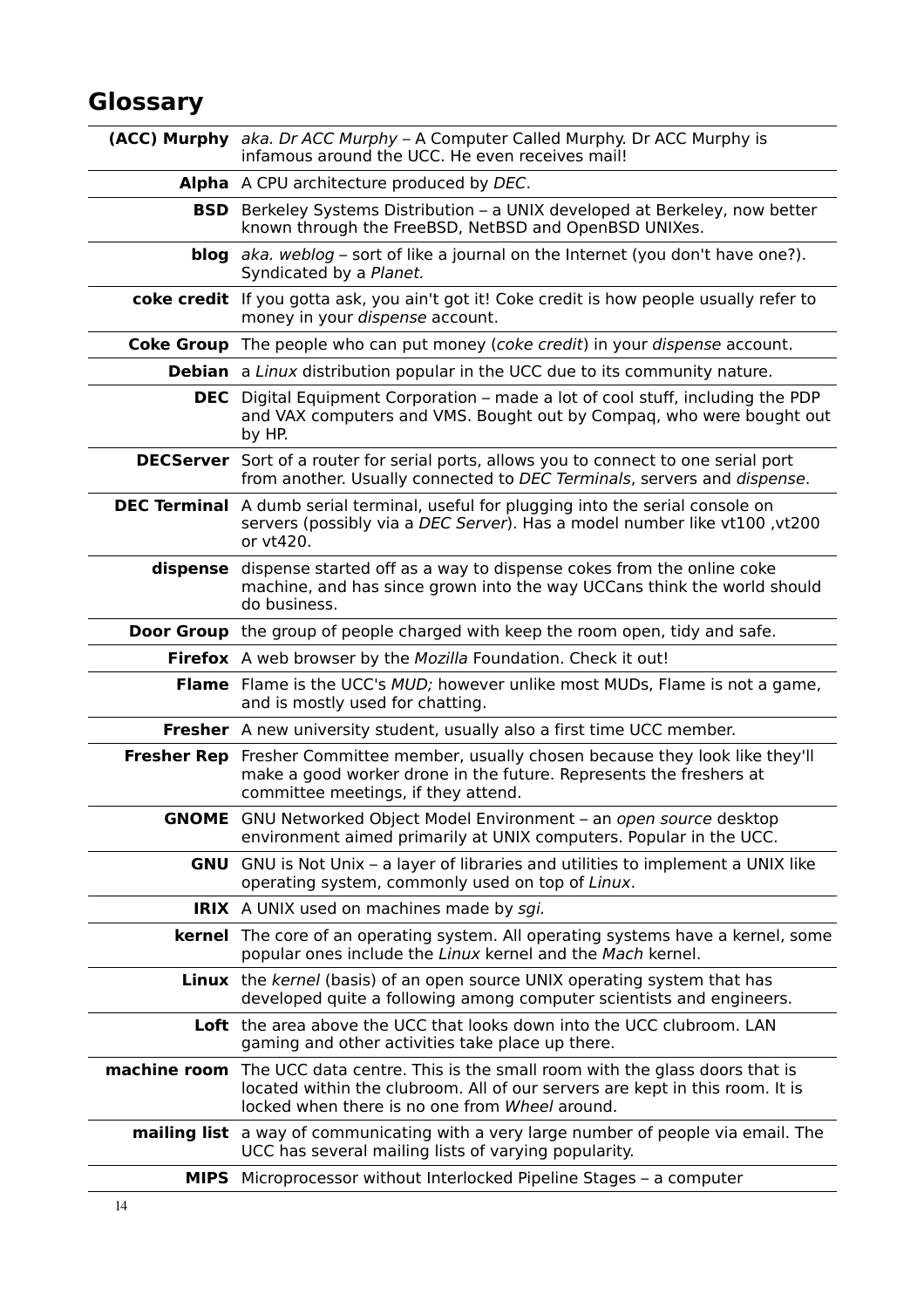| architecture used extensively by sgi and in the Sony PS2. |  |  |  |  |  |
|-----------------------------------------------------------|--|--|--|--|--|
|-----------------------------------------------------------|--|--|--|--|--|

| (Foundation) Thunderbird. | Mozilla develop several open source web related products, such as Firefox and                                                                                                                                                                                           |
|---------------------------|-------------------------------------------------------------------------------------------------------------------------------------------------------------------------------------------------------------------------------------------------------------------------|
|                           | <b>MUD</b> Multi User Dungeon – An old type of computer game played using telnet or<br>a MUDding application. Precursor to the modern MMORPG games like World<br>of Warcraft. UCC has a MUD called Flame.                                                               |
|                           | <b>MUDder's Hand</b> A malady very similar to Carpal Tunnel Syndrome, however is caused<br>specifically by MUDding in excess.                                                                                                                                           |
|                           | <b>OCM</b> Ordinary Committee Member – the worker drones of the UCC Committee,<br>they do lots of work, for little reward.                                                                                                                                              |
|                           | <b>Oligoboot</b> boots more then one operating system (selectable when you boot).                                                                                                                                                                                       |
|                           | <b>NeXTStep</b> An operating system developed by NeXT before they were bought out by<br>Apple. Lots of NeXTStep is incorporated into MacOSX.                                                                                                                            |
|                           | <b>open source</b> A software ideology, where the source code to software (what is compiled<br>into the program you run) is freely available. Open source software is<br>considered "free as in speech", compared to freeware which is considered<br>"free as in beer". |
|                           | <b>Planet</b> A web page that syndicates blogs. UCC has one at http://planet.ucc.asn.au/                                                                                                                                                                                |
| Song                      | <b>Secret Wheel</b> The song that is supposedly sung at the beginning of each Wheel meeting.                                                                                                                                                                            |
|                           | sgi Silicon Graphics Incorporated – used to make cool graphics workstations<br>such as the Indy and Indigo2 machines.                                                                                                                                                   |
|                           | <b>Shenton Park</b> The Shenton Park storage facility is where the UCC stores computers and<br>other knick-knacks that will not fit in the clubroom. There are some<br>interesting pieces of computing history stored there.                                            |
| <b>SNAP</b>               | Student Network Access Project – the way to get unrestricted access to the<br>Internet at UWA, charged to your tartarus account.                                                                                                                                        |
|                           | <b>Solaris</b> A UNIX developed by Sun Microsystems.                                                                                                                                                                                                                    |
|                           | <b>tartarus</b> Also referred to as the UWA Student Server.                                                                                                                                                                                                             |
|                           | theft book this is where you write down that you borrowed tools from UCC. It is not for<br>borrowing books; you mail books@ucc.asn.au to do that.                                                                                                                       |
|                           | TLA Three Letter Acronym - a way to refer to UCC members, often used in the<br>minutes of meetings.                                                                                                                                                                     |
|                           | Tru64 A UNIX that is used on Alpha, now owned by Hewlett-Packard.                                                                                                                                                                                                       |
|                           | <b>UCCan</b> someone who spends a lot of time in the UCC.                                                                                                                                                                                                               |
|                           | <b>UniSFA</b> the University Science Fiction Association, the ones down the hall.                                                                                                                                                                                       |
|                           | <b>WAIX</b> WA Internet eXchange – a group of ISPs and interested bodies who peer<br>resources on the Internet for mutual benefit.                                                                                                                                      |
|                           | <b>Wheel Group</b> the group responsible for maintaining computers, accounts and services in<br>UCC.                                                                                                                                                                    |
|                           | <b>X-Term</b> A dumb terminal that connects to a server to display things running over<br>the X graphics environment. Not to be confused with xterm which is a<br>graphical terminal (shell) for the X environment.                                                     |